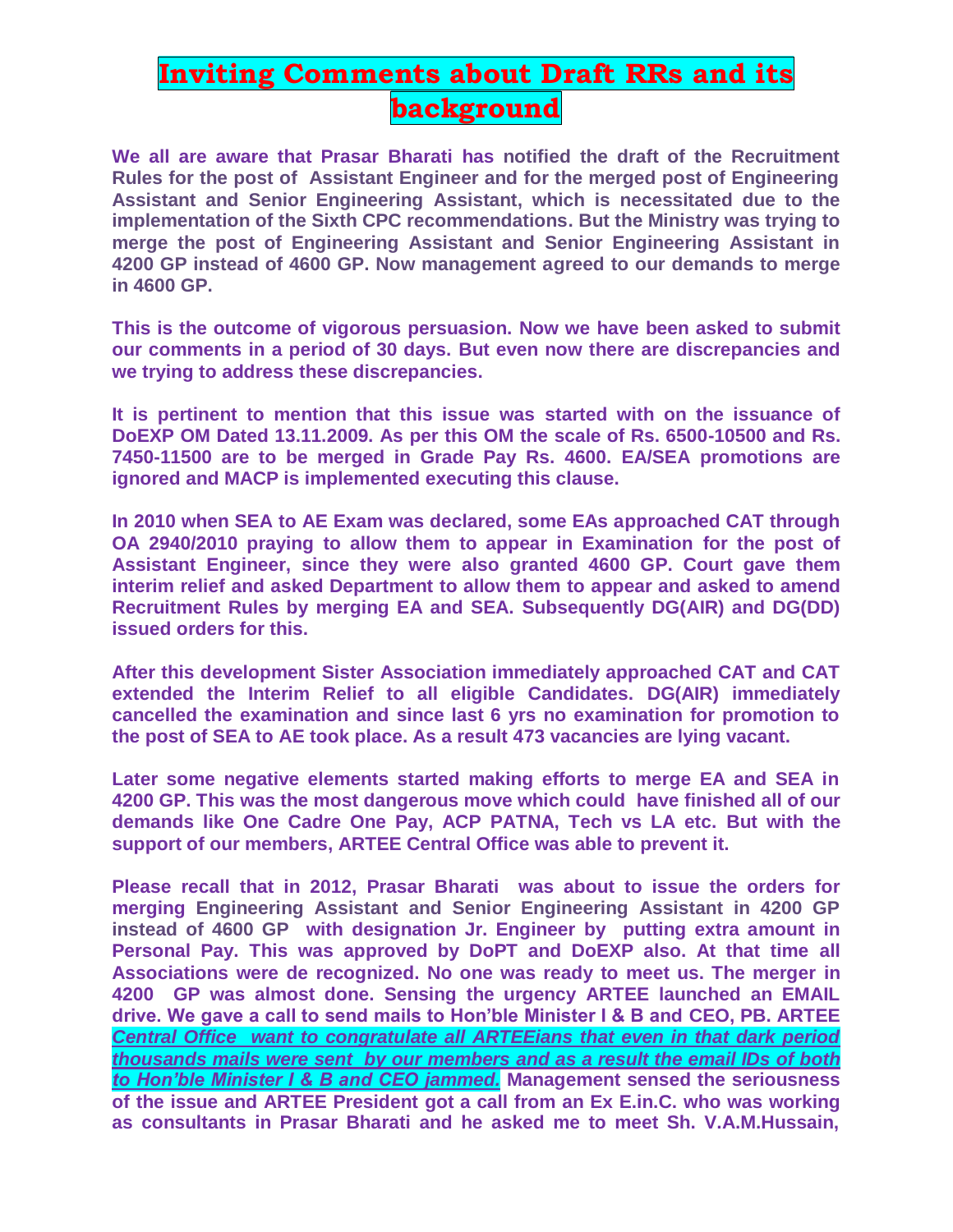**Member(P) in Nov'2012. I came from Kargil and had a detailed Meeting with M(P) in presence of Sh. R. Vekateshwarulu, ADG(A), PB.**

**When ARTEE President explained the issue in detail, both M(P) and ADG(A) acknowledged our concern and he agreed to send a revised proposal to Ministry. This thing was acknowledged later in the Article by CEO in the title "From the desk of CEO". (copy attached).**

**But the efforts from various corners continued and on 8 th July 2014,DG(AIR) issued an order to merge EA and SEA in GP 4200 with the designation Jr. Engineer. We again retaliated in strong manner and Management was compelled to withdraw the order in a day.**

**After this we tried our best to get the verdict in EA(5K) in scale Rs. 6500-10500 implemented to all EAs so that root cause is removed and when all EA and SEA are in GP 4600, department cannot execute their sinister plan to merge it in 4200 GP . We succeeded and all EAs(5K) were granted scale of Rs. 6500-10500. So now all EAs and SEAs are in the Grade Pay Rs. 4600. Now Merger cannot be done in 4200 GP. So these draft rules are the result of implementation of One Cadre One Pay for EA(5K)s and pressure mounted by ARTEE.**

**As it is asked and we have to submit our comments in a period of 30 days. We hereby invite comments from our members on this Draft RR in period of fifteen days.**

## **Please go through the following points before giving suggestions**

**[1]. Pl. note that this is not Cadre Review and all anomalies can not be solved in this. This is a merger of EA and SEA as per DoEXP Om dated 13/11/2009.**

**[2]. We are not satisfied with the Name Jr. Broadcast Engineer. In all possibilities we will demand and try our best to keep the designation of merged cadre of EA and SEA as "Sr. Broadcast Engineer". The same is recommended in Cadre Review Report also. So need not give any comment on this matter.**

**[2]. The Merger of Tech / Sr. Tech in Grade Pay Rs. 4200 with Designation "Jr. Broadcast Engineer or better designation" will also be taken up. DG(AIR) has already sent a proposal for the same. We are taking care of Tech/Sr.Tech merger, so need not give any comment on this aspect.**

**[3]. While submitting suggestions we have to keep in mind that we should not demand so much of fancies otherwise the whole exercise will be stopped or delayed.**

**[4]. Please note that at present 473 posts of AEs are laying vacant and another 350+ are likely to be vacant by virtue of AE to ADE promotions. So in all possibilities more than 800 posts of AEs are likely to be there for promotions. It is a big opportunity and department is also concerned to fill up these posts. Any suggestion which can delay the whole exercise has to be avoided.**